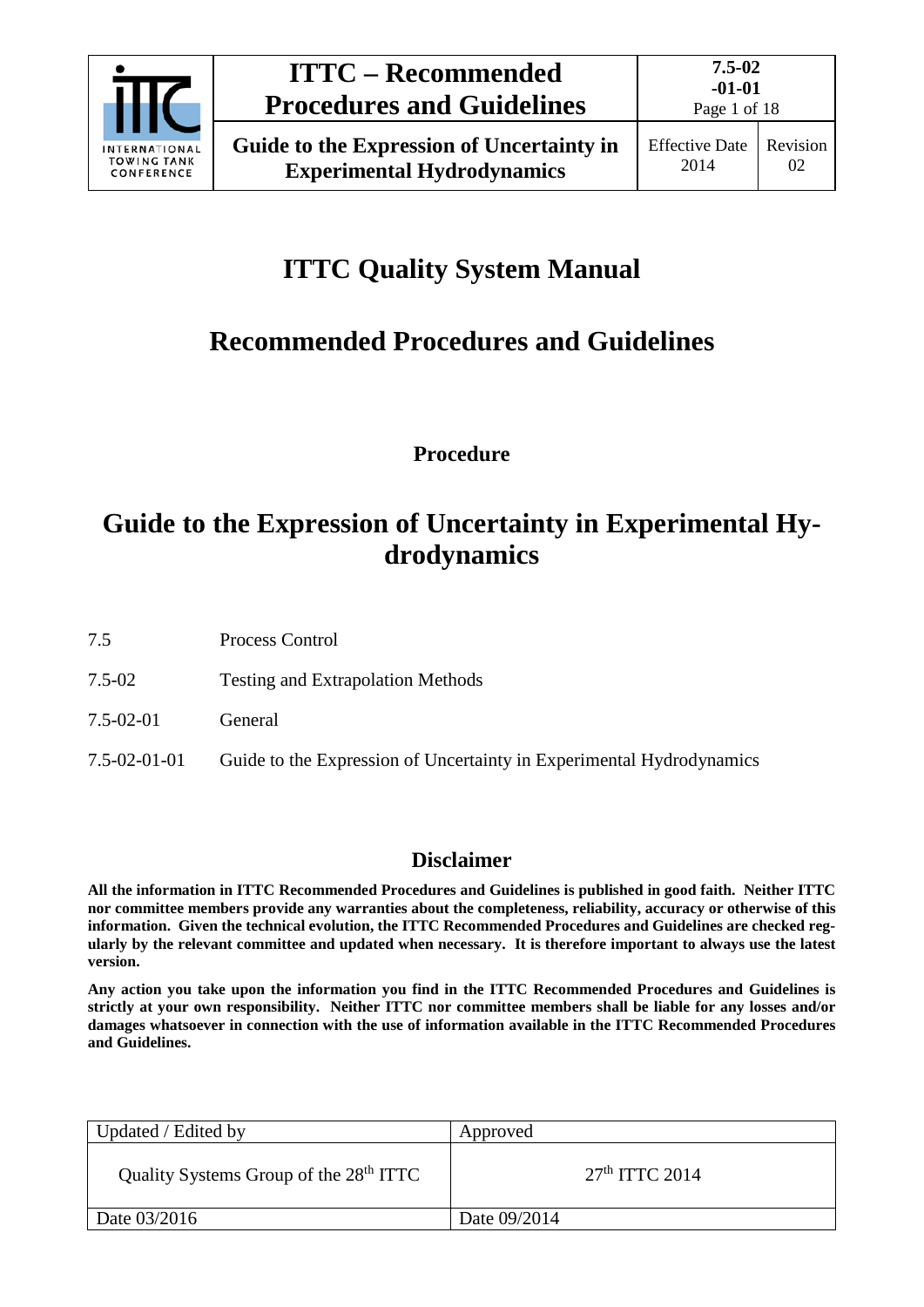

Effective Date 2014

## **Table of Contents**

| PURPOSE OF PROCEDURE3<br>1.                       |  |
|---------------------------------------------------|--|
| 2.                                                |  |
| 3.                                                |  |
| <b>SYMBOLS AND DEFINITIONS 4</b><br>4.            |  |
| <b>Result of a measurement4</b><br>4.1            |  |
| Measurement equation4<br>4.2                      |  |
| <b>UNCERTAINTY CLASSIFICATION 5</b><br>5.         |  |
| Standard uncertainty $(u)$ 5<br>5.1               |  |
| Combined standard uncertainty $(u_c)$ 6<br>5.2    |  |
| 5.3                                               |  |
| 6.<br><b>EVALUATION OF STANDARD</b>               |  |
| 6.1<br><b>Evaluation of uncertainty by Type A</b> |  |
| 6.2<br><b>Evaluation of uncertainty by Type B</b> |  |
| <b>EVALUATION OF COMBINED</b><br>7.               |  |
|                                                   |  |
| <b>EVALUATION OF EXPANDED</b><br>8.               |  |

**9. [SENSITIVITY COEFFICIENTS](#page-8-0) ........9**

|     | 10. RELATIVE UNCERTAINTY 11                             |
|-----|---------------------------------------------------------|
|     | 10.1 Propeller equations11                              |
|     | 10.2 Resistance equation 11                             |
| 11. | SIGNIFICANT DIGITS 11                                   |
|     |                                                         |
|     |                                                         |
|     | 12.2 Chauvenet's criterion12                            |
|     | 12.3 Higher-order central moments12                     |
| 13. | <b>INTER-LABORATORY</b>                                 |
|     |                                                         |
|     | 14.1 UA for mass measurements14                         |
|     | 14.2 UA for instrument calibration14                    |
|     |                                                         |
| 15. | PRE-TEST AND POST-TEST<br><b>UNCERTAINTY ANALYSIS15</b> |
| 16. | <b>REPORTING UNCERTAINTY 16</b>                         |
|     | 17. LIST OF SYMBOLS 16                                  |
|     |                                                         |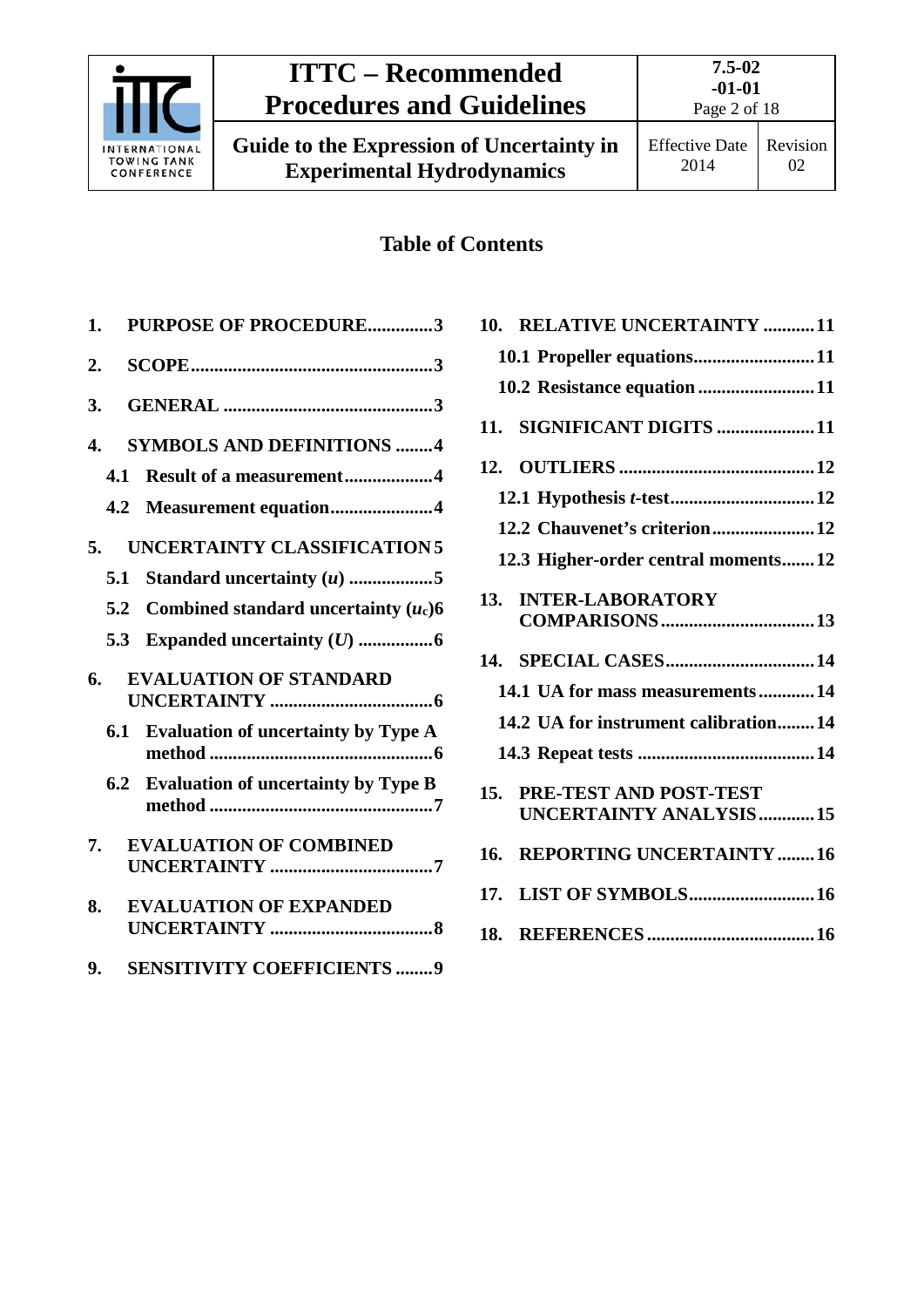

#### <span id="page-2-0"></span>**1. PURPOSE OF PROCEDURE**

This procedure is a summary of the guidelines for evaluation and expression of uncertainty in measurements for naval architecture experimental measurements, offshore technology testing, and experimental hydrodynamics. It is based on the comprehensive International Organization for Standardization (ISO) Guide to the Expression of Uncertainty in Measurement, also called GUM, now JCGM (2008a). Other relevant references include Taylor and Kuyatt (1994), AIAA S-071A-1999, AIAA G-045- 2003, and ASME PTC 19.1-1998. Kacker et al. (2007) is a recent description of the evolution of the ISO GUM. The International Vocabulary of Basic and General Terms in Metrology or VIM (JCGM, 2008b) gives the definitions of terms relevant to the field of uncertainty in measurements. Four procedures for Resistance Testing (ITTC Procedure 7.5-02-01-02, 2008a), Calibration Uncertainty (ITTC7.5-01-03-01 Procedure , 2008b), Laser Doppler Velocimetry (ITTC Procedure 7.5-01-03-02, 2008c), and Particle Imaging Velocimetry (ITTC Procedure 7.5-01-03-03, 2008d) are examples for direct application of the guidelines outlined in this procedure.

#### <span id="page-2-1"></span>**2. SCOPE**

This procedure is concerned mainly with the expression of uncertainty in the measurement of a well-defined physical quantity (called the measurand<sup>[1](#page-2-3)</sup>) that can be characterized by a unique value. If the measurement of interest can

be represented only as a distribution of values or it depends on other parameters, such as time, then the definition of measurand should include a set of quantities, which describes that distribution or that dependence.

In addition to uncertainty in measurements, this procedure is applicable to evaluation and expression of uncertainties associated with conceptual design, set up of actual experiments, methods of measurements, instruments calibrations, and Data Acquisition Systems (DAS). A general guideline is provided for the evaluation and expression of uncertainty in measurements, rather than a description of the details of a specific experiment. Therefore, development of procedures from this general guideline is necessary where the uncertainty in specific experiments is evaluated. Examples include the specific procedures for LDV and PIV measurements ITTC (2008b, c).

This procedure does not discuss how the uncertainty of a particular measurement result may be used for different purposes, such as drawing conclusions about the compatibility of the measurement result with other similar results, establish the tolerance limits in a given manufacturing process, or decide if a certain course of action may be safely taken. The use of uncertainty results to those ends is not within the scope of this procedure.

#### <span id="page-2-2"></span>**3. GENERAL**

The word "uncertainty" means doubt, and therefore in its broadest sense "uncertainty of a measurement" means a "doubt about the validity

<span id="page-2-3"></span> $1$  The definition of measurand is given in the following sections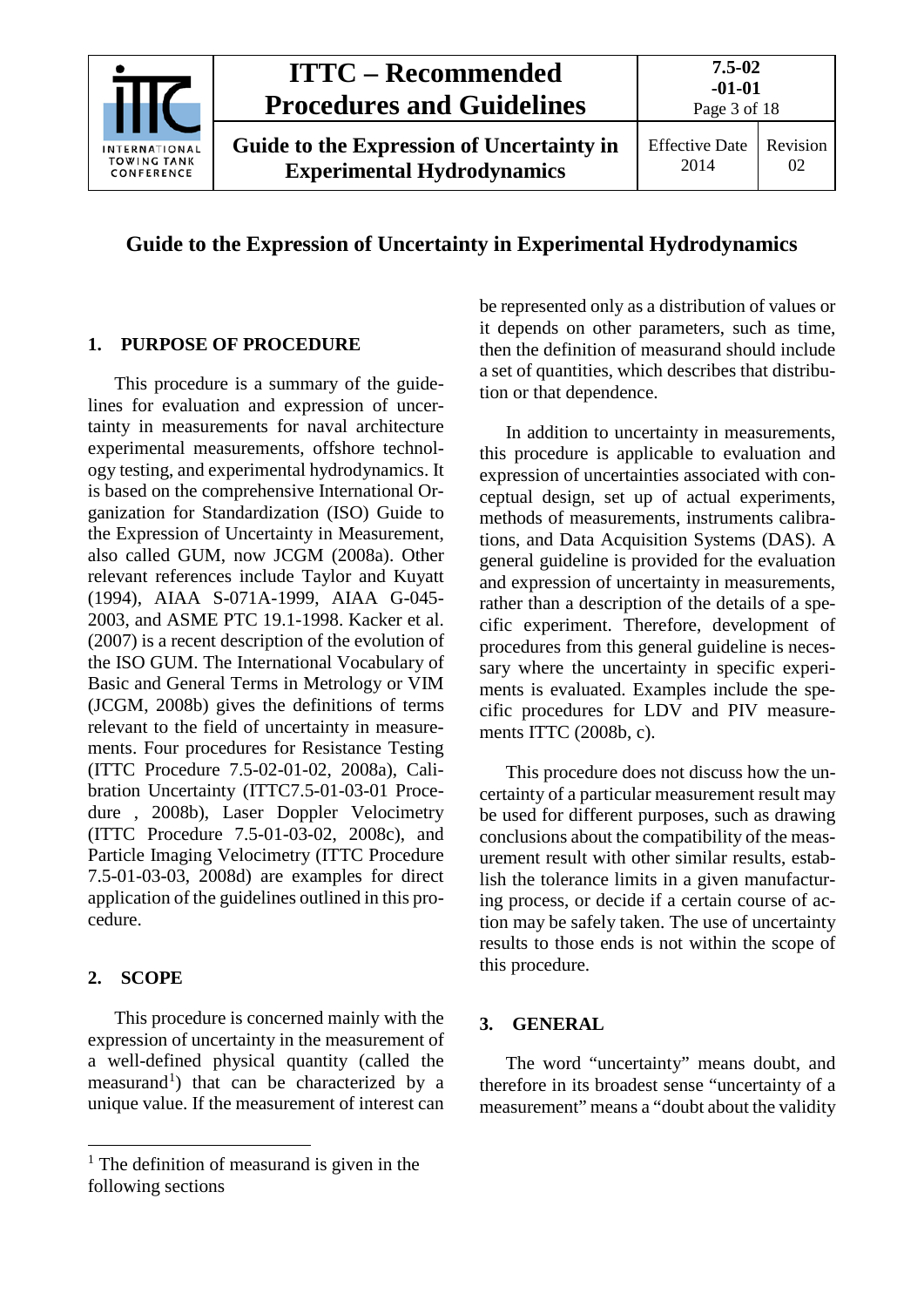

of the result of that measurement". The concept of "uncertainty" as a quantifiable attribute is relatively new in the history of measurement. However, concepts of "error" and "error analysis" have long been a part of measurements in sciences, engineering, and metrology. When all of the known or suspected components of an error have been evaluated, and the appropriate corrections have been applied, an uncertainty still remains about the "truthfulness" of the stated result that is a doubt about how well the result of the measurement represents the "value" of the quantity being measured. The expression "true value" is not used in this procedure since the true value of a measurement may never be known.

#### <span id="page-3-0"></span>**4. SYMBOLS AND DEFINITIONS**

The symbols used in this procedure are the same as those used in Annex J of JCGM (2008a). The basic and general definitions of metrology terms relevant to this procedure are given in the International Vocabulary for Metrology (JCGM, 2008b). Among these are definitions for terms such as measurand, error, uncertainty, and other expressions used routinely when performing uncertainty analysis on a measurement.

The difference between the definition of "repeatability of measurement results" and that of "reproducibility of measurement results" is important. The conditions for repeatability are:

The same measurement procedure

The same measuring instrument used under the same test "environmental" conditions

The same location (laboratory or field location) Repetition over a short period of time, roughly,

tests are performed in the same day

The term reproducibility of measurement results" is used when one or more of the above

four repeatability conditions are not met. Examples include a different observer, a different test crew, a different laboratory, different environment such as laboratory room temperature, different test conditions, or different day. Usually, reproducibility has a higher uncertainty than repeatability.

#### <span id="page-3-1"></span>**4.1 Result of a measurement**

The objective of a measurement is to determine the value of the measurand that is the value of the particular quantity to be measured. A measurement begins with an appropriate specification of the measurand, the method of measurement, and the measurement procedure. The result of a measurement is only an approximation or an estimate of the value of the true quantity to be measured, the measurand. Thus, the result of a measurement is complete only when accompanied by a quantitative statement of its uncertainty.

#### <span id="page-3-2"></span>**4.2 Measurement equation**

The quantity *Y* being measured, defined as the measurand**,** is not measured directly, but it is determined from *N* other measured quantities  $X_1, X_2, \ldots, X_N$ . Thus, the measurement equation or data reduction equation is

$$
Y = f(X_1, X_2, X_3, \cdots X_N)
$$
 (1)

The function *f* includes along with the quantities  $X_{(i, i = 1, 2, \ldots, N)}$  corrections (or correction factors), as well as quantities that take into account other sources of variability, such as different observers, instrument calibrations, different laboratories, and times at which observations were made. Thus, the function *f* should express not only the physical law but also the measurement process, and in particular, it should contain all quantities that can contribute to the uncertainty of the measurand *Y*.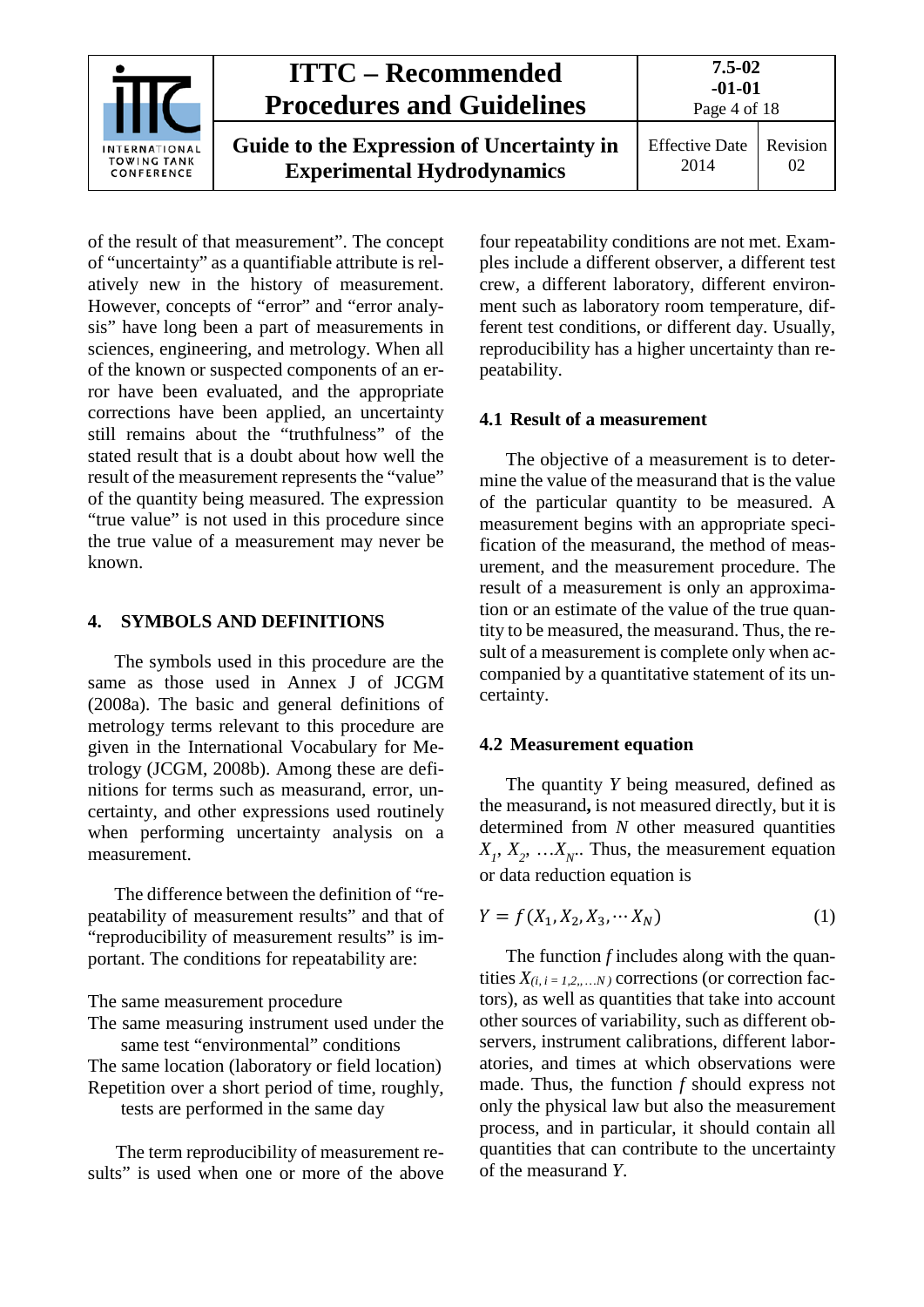

Page 5 of 18

An estimate of the measurand (*Y*) is denoted by (*y*) and is obtained from equation (1) with the estimates  $x_1$ ,  $x_2$ , ...,  $x_N$  for the values of the *N* quantities  $X_1, X_2, ..., X_N$ . Therefore, the output estimate (*y*) becomes the result of the measurements:

$$
y = f(x_1, x_2, x_3, \cdots x_n)
$$
 (2)

As an example, typical data reduction equations for propulsion performance from ITTC Procedure 7.5-02-03-01.1 (2002) are as follows:

Reynolds number:

$$
Re_D = f(\rho, V, D, \mu) = \rho V D / \mu \tag{3}
$$

Advance ratio:

$$
J = f(V, n, D) = V/(nD)
$$
 (4)

Thrust coefficient:

$$
K_T = f(T, \rho, D, n) = T/(\rho D^4 n^2)
$$
 (5)

Torque coefficient:

$$
K_Q = f(Q, \rho, D, n) = Q/(\rho D^5 n^2)
$$
 (6)

where  $Q$ ,  $T$ ,  $\rho$ ,  $\mu$ ,  $D$ , and  $n$  are torque (N.m), thrust (N), mass density of water  $(kg/m<sup>3</sup>)$ , viscosity of water (kg/m-s), propeller diameter (m), and rotational rate (1/s), respectively, and density and viscosity are functions of the temperature, *t*.

Therefore, an estimate for  $K_Q$  is obtained from estimates of the quantities *Q, ρ, D,* and *n*, while the estimates for  $K_T$  are obtained from quantities *T, ρ, D*, and *n*. The estimates for each quantity *Q, T, ρ, D* can be obtained from direct measurements or can be function of other quantities. The uncertainty in a measurement *y*, denoted by  $u(y)$ , arises from the uncertainties  $u(x_i)$ 

in the input estimates  $x_i$  in equation (2). For example in equations (5) and (6), the uncertainties in  $K_Q$  and  $K_T$  are due to uncertainties in the estimations of *Q, T, ρ, D*, and *n*.

#### <span id="page-4-0"></span>**5. UNCERTAINTY CLASSIFICATION**

JCGM (2008a) classifies uncertainties into three categories: Standard Uncertainty, Combined Uncertainty, and Expanded Uncertainty.

#### <span id="page-4-1"></span>**5.1 Standard uncertainty (***u***)**

Uncertainty, however evaluated, is to be represented by an estimated standard deviation. This is defined as "standard uncertainty" with the symbol "*u*" and equal to the positive square root of the estimated variance.

The standard uncertainty of the result of a measurement consists of several components, which as per le Comité International des Poids et Mesures (Giacomo, 1981) can be grouped into two types. They are: Type A uncertainties and Type B uncertainties. Either type depends on the method for estimation of uncertainty.

- Type A: Uncertainty components obtained using a method based on statistical analysis of a series of observations.
- Type B: Uncertainty component obtained by other means (other than statistical analysis). Prior experience and professional judgements are part of type B uncertainties.

The purpose of Type A and Type B classification is a convenience for the distinction between the two different methods for uncertainty evaluation. No difference exists in the nature of each component resulting from either type of evaluation. Both types of uncertainties are based on probability distributions and the uncertainty components resulting from both types are quantified by standard deviations.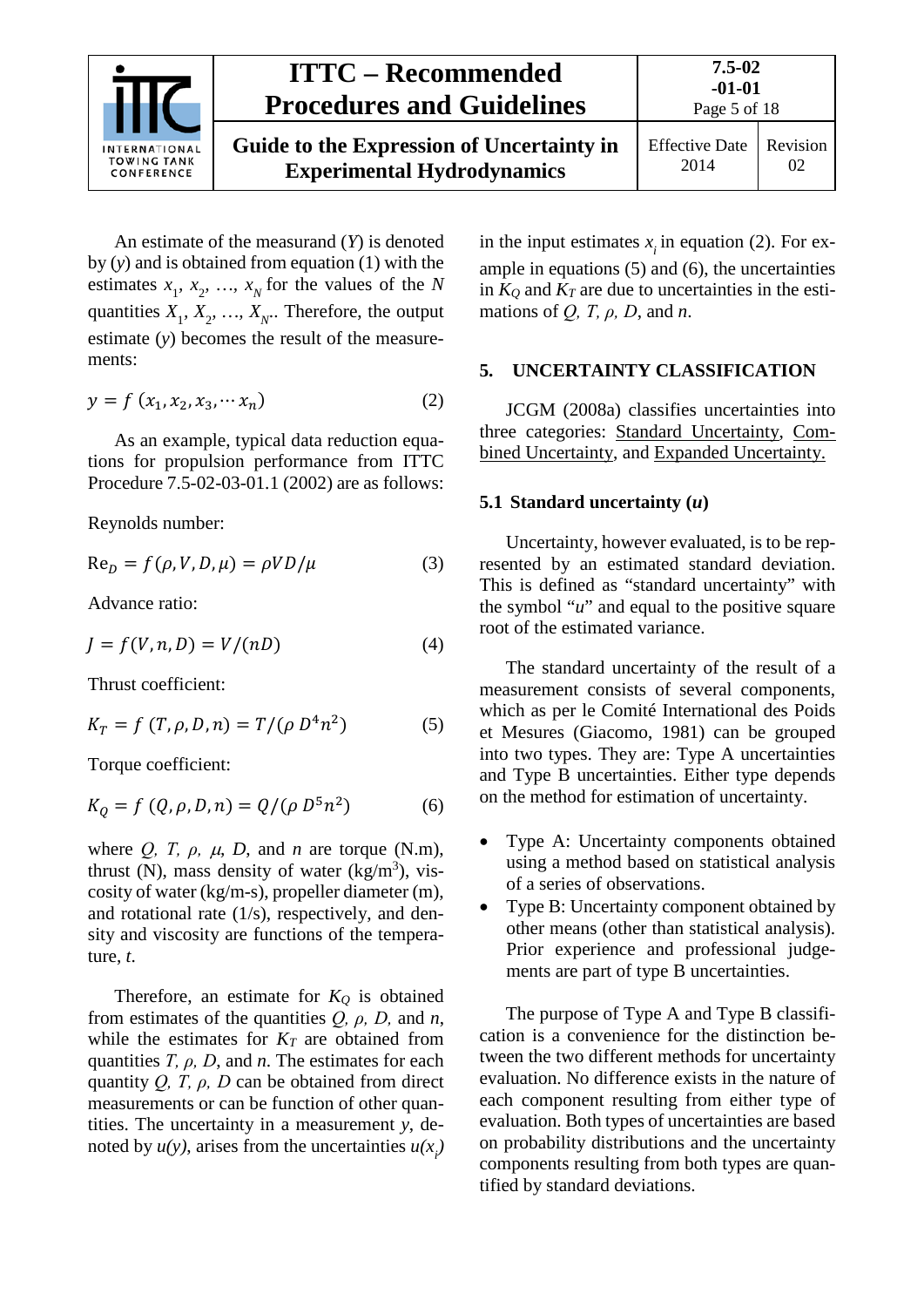| <b>INTERNATIONAL</b><br><b>TOWING TANK</b><br>CONFERENCE | <b>ITTC – Recommended</b><br><b>Procedures and Guidelines</b>                  | $7.5 - 02$<br>$-01-01$<br>Page 6 of 18 |                |
|----------------------------------------------------------|--------------------------------------------------------------------------------|----------------------------------------|----------------|
|                                                          | Guide to the Expression of Uncertainty in<br><b>Experimental Hydrodynamics</b> | <b>Effective Date</b><br>2014          | Revision<br>02 |

#### <span id="page-5-0"></span>**5.2 Combined standard uncertainty (***u***c)**

Combined standard uncertainty of the result of a measurement is obtained from the uncertainties of a number of other quantities. The combined uncertainty is computed via the law of propagation of uncertainty, which will be described in detail later in this procedure. The result is different if the quantities are correlated or uncorrelated (independent).

#### <span id="page-5-1"></span>**5.3 Expanded uncertainty (***U***)**

Mathematically, expanded uncertainty is calculated as the combined uncertainty multiplied by a coverage factor, *k*. The coverage factor, *k*, includes an interval about the result of a measurement that may be expected to encompass a large fraction of the distribution of values that could reasonably be attributed to the measurand.

Thus, the numerical value for the coverage factor *k* should be chosen so that it would provide an interval  $Y = y \pm U$  corresponding to a particular level of confidence. In experimental hydrodynamics, *k* corresponds usually to 95% confidence. All ITTC results will be reported with an expanded uncertainty at the 95 % confidence level.

The GUM indicates that a simpler approach is often adequate in measurement situations, where the probability distribution of measurements is approximately normal or Gaussian. If the number of degrees of freedom is significant  $(v > 30)$ , the distribution may be assumed to be Gaussian, and *k* will be evaluated as 2. This assumption produces an interval  $(Y = y \pm U)$  having a level of confidence of approximately 95%. For a small number of samples, the inverse Student *t* at the 95 % confidence level is recommended. The Student *t* at the 95 % confidence level is shown in [Figure 1,](#page-5-4) where the number of degrees of freedom is  $v = n - 1$ .



<span id="page-5-4"></span>Figure 1: Inverse Student *t* at 95 % confidence level.

#### <span id="page-5-2"></span>**6. EVALUATION OF STANDARD UN-CERTAINTY**

#### <span id="page-5-3"></span>**6.1 Evaluation of uncertainty by Type A method**

The best available estimate of the expected value of a quantity "*q*" that varies randomly and for which "*n*" observations have been obtained under the same conditions of repeatability is the arithmetic mean or average:

$$
\overline{q} = (1/n) \sum_{k=1}^{n} q_k \tag{7}
$$

Each individual observation has a different value from other observations due to the random variations of the influence quantities, or random effects. For a DAS, the data, *q*, is collected as a time series of a uniform sample interval of *n* samples. The mean value of the time series is then computed from equation (7).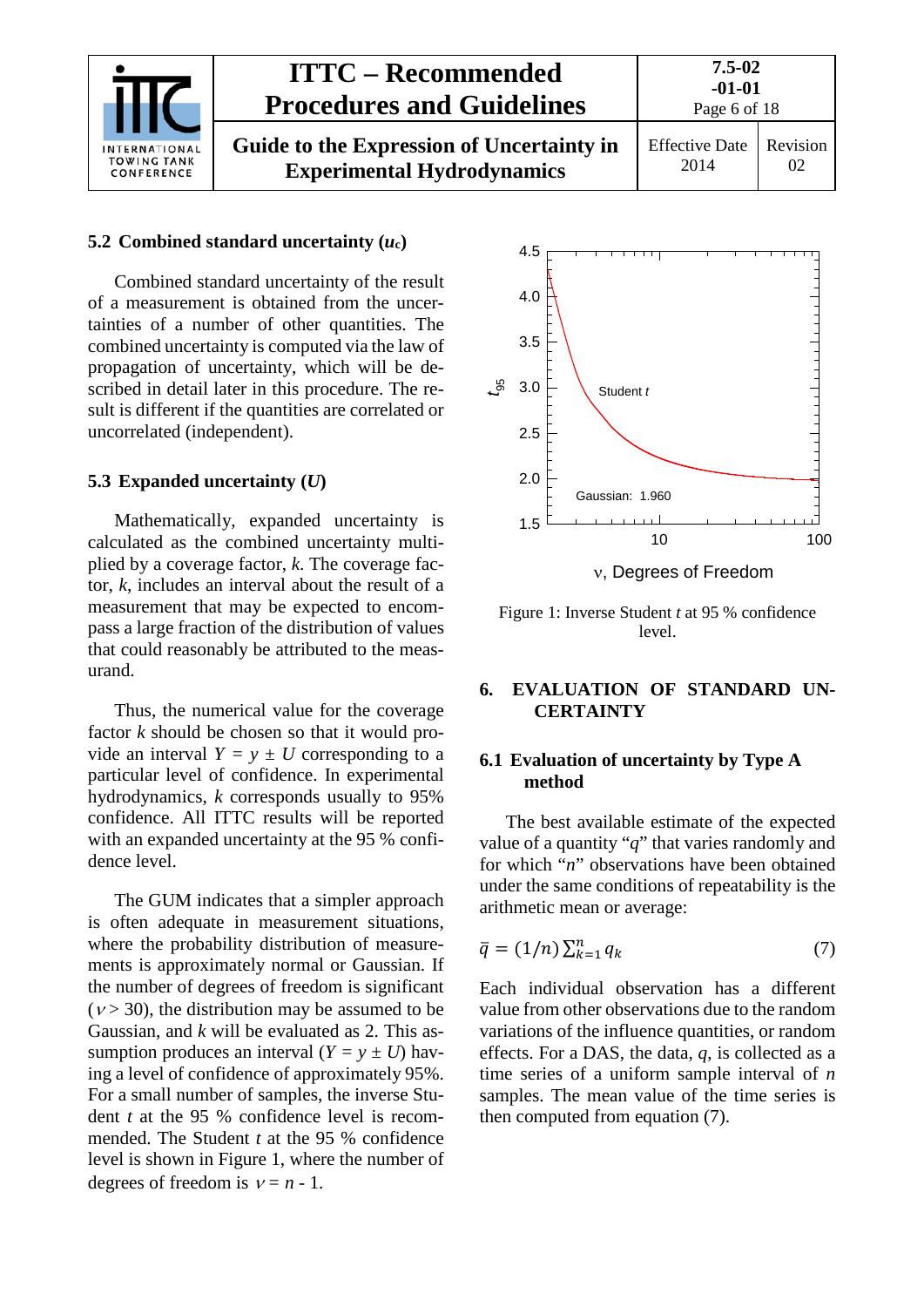

The experimental variance of the observations, which estimates the variance of the normal probability distribution of "*q*" is:

$$
s^{2} = [1/(n-1)] \sum_{k=1}^{n} (q_{k} - \bar{q})^{2}
$$
 (8)

This estimate of variance and its positive square root (*s*), termed the experimental standard deviation, characterize the variability of the observed values of *q*, or more specifically the dispersion of the values (*qk*) about their mean.

For a stationary time series, the uncertainty of the mean value is dependent on the correlation in the signal. If there is no correlation (white noise) then the standard uncertainty can be estimated with:

$$
u(\bar{q}) = s/\sqrt{n} \tag{9}
$$

where *n* is the number of repeated observations, for a single measurement  $n = 1$ .

In a calibration test set-up, the variation in the measurement signal is mainly determined by the noise level of the DAS, which can be considered as white noise. For  $n = 100$ , the standard deviation of the mean from equation (9) is then a factor 10 smaller than the sample standard deviation. Consequently for high quality instrumentation in well controlled conditions, the Type A uncertainty is usually small in comparison to the Type B uncertainty.

In many experiments, however, measurement signals are oscillatory and thus contain correlation. Brouwer et al. (2013) give two methods to determine the uncertainty of the mean value for oscillatory time series. The first is a more elaborate method, based on the autocorrelation function of the signal. The second is a more easy and transparent method, based on splitting the signal into a number of equallysized segments.

#### <span id="page-6-0"></span>**6.2 Evaluation of uncertainty by Type B method**

Type B evaluation of standard uncertainty is usually based on judgment from all relevant information available, which may include:

- Previous measurement data,
- Experience and knowledge of the behaviour of relevant materials and/or instruments,
- Manufacturer's specifications.
- Data provided in calibration and other reports, which must be traceable to National Metrology Institutes (NMI), and
- Uncertainties assigned to reference data taken from handbooks. Typical examples in naval hydrodynamics include values obtained from equations for water mass density, viscosity, and vapour pressure from ITTC Procedure 7.5-02-01-03 (2011).

The proper use of the pool of available data and information for a Type B uncertainty requires an insight based on experience and general knowledge. It is skill that can be learned with practice. The Type B evaluation of standard uncertainty may be as reliable as a Type A uncertainty, especially in a measurement situation where a Type A evaluation is based on a comparatively small number of statistically independent observations. In general, all final results by the Type B method should be traceable to an NMI. Other methods may be applied in the design stages of a test or experiment.

#### <span id="page-6-1"></span>**7. EVALUATION OF COMBINED UN-CERTAINTY**

Combined uncertainty is evaluated by the law of "propagation of uncertainty". The general equation for combined standard uncertainty of a measurement result *y*, designated by  $u_c(y)$ , is from the JCGM (2008a):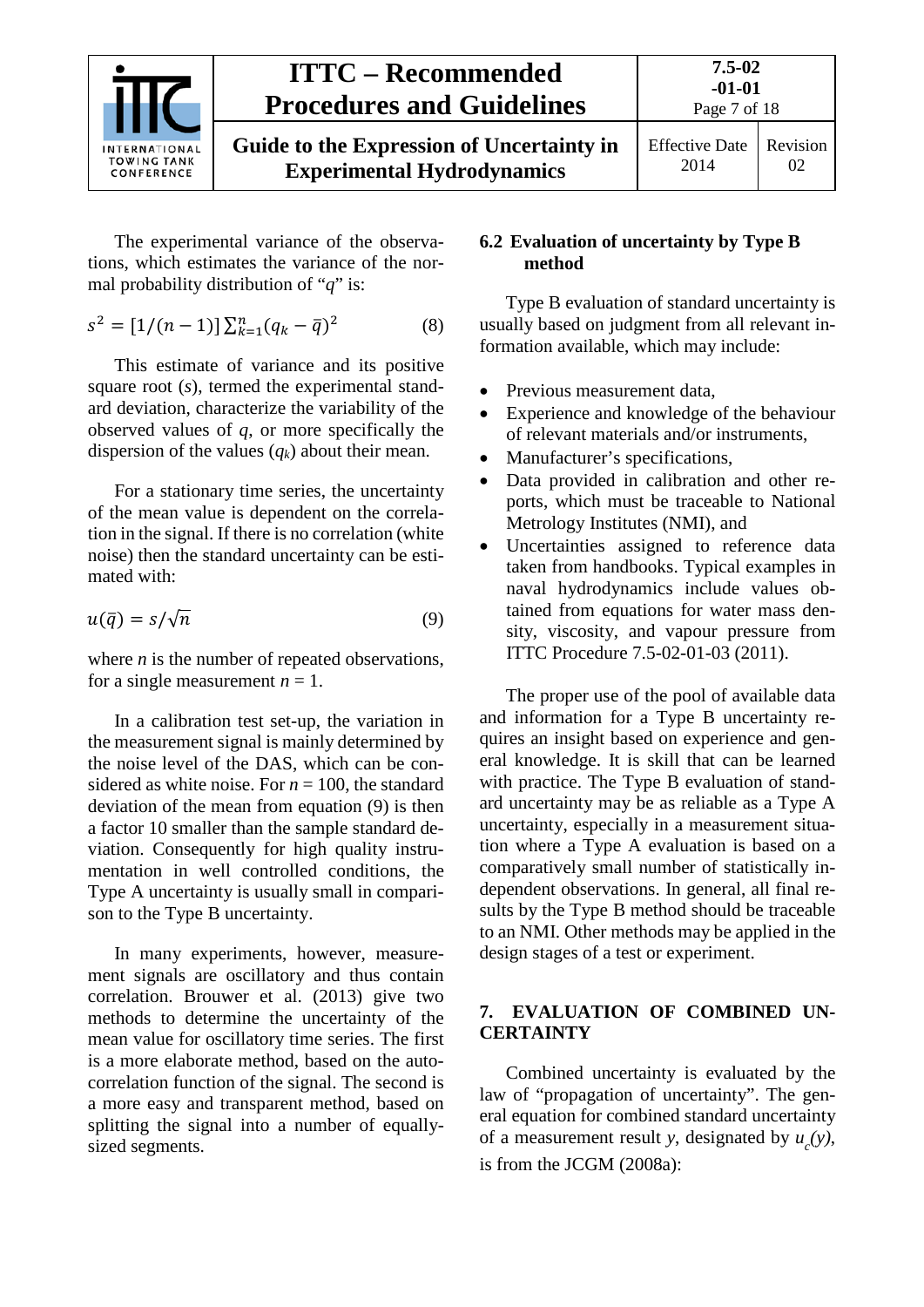|                                                          | <b>ITTC – Recommended</b><br><b>Procedures and Guidelines</b>                  | 7.5-02<br>$-01-01$<br>Page 8 of 18 |                |
|----------------------------------------------------------|--------------------------------------------------------------------------------|------------------------------------|----------------|
| <b>INTERNATIONAL</b><br><b>TOWING TANK</b><br>CONFERENCE | Guide to the Expression of Uncertainty in<br><b>Experimental Hydrodynamics</b> | <b>Effective Date</b><br>2014      | Revision<br>02 |

$$
u_c^2(y) = \sum_{i=1}^{N} (\partial f / \partial x_i)^2 u^2(x_i) + 2 \sum_{i=1}^{N-1} \sum_{j=i+1}^{N} (\partial f / \partial x_i) (\partial f / \partial x_j) u(x_i, x_j)
$$
\n(10a)

where  $N$  is the total number of input quantities from observations.

Equation (10a) is based on a first-order Taylor series approximation of the measurement equation and its estimate. The partial derivatives of  $f$  with respect to  $x_i$  and  $x_j$  are called sensitivity coefficients *ci* and *cj*:

$$
c_i = \partial f / \partial x_i , c_j = \partial f / \partial x_j \tag{10b}
$$

The general equation accounts for standard uncertainties in both uncorrelated (independent) and correlated measurement quantities (*xi* and  $x_i$ ). If the input quantities are correlated or dependent on each other, their degree of correlation is represented by the correlation coefficient  $r(x_i, x_j)$ :

$$
r(x_i, x_j) = u(x_i, x_j) / [u(x_i) u(x_j)] \tag{10c}
$$

The values for the correlation coefficient are symmetric  $r(x_i, x_i) = r(x_i, x_i)$ , their values range is:  $-1 \le r (x_i, x_j) \le +1$ . When equation (10a) is re-written in terms of sensitivity and correlation coefficients, it becomes:

$$
u_c^2(y) = \sum_{i=1}^N c_i^2 u^2(x_i) +
$$
  
2 $\sum_{i=1}^{N-1} \sum_{j=i+1}^N c_i c_j u(x_i) u(x_j) r(x_i, x_j)$  (11)

When the input quantities  $x_i$  and  $x_j$  are uncorrelated (independent), then  $r(x_i, x_j) = 0$ , and the total combined standard uncertainty is the square root of the sum of the squares of standard uncertainties:

$$
u_c^2(y) = \sum_{i=1}^N c_i^2 u^2(x_i)
$$
 (12)

Essentially, equation (12) is the estimated standard deviation of the result for perfectly uncorrelated input quantities. Equation (12) is the most commonly applied version of the law of propagation of uncertainty.

If the input quantities  $x_i$  and  $x_j$  are fully correlated, then  $r(x_i, x_j) = 1$  and the total combined standard uncertainty is simply the linear sum of the standard uncertainties.

$$
u_{c}(y) = \sum_{i=1}^{N} c_{i} u(x_{i})
$$
\n(13)

The most common application of this equation in experimental hydrodynamics is the calibration of force with mass. Since the masses are calibrated against the same reference standard, the uncertainties of the masses are correlated. Therefore the combined uncertainty is the sum of the uncertainties of the individual masses.

#### <span id="page-7-0"></span>**8. EVALUATION OF EXPANDED UN-CERTAINTY**

The combined standard uncertainty  $u_c(y)$  is universally applied in the expression of the uncertainty of a measurement result. Expanded uncertainty, *U*, from the combined uncertainty  $u_c(y)$  multiplied by a coverage factor,  $k$ , is:

$$
U = k u_{c}(y) \tag{14}
$$

The result of a measurement should be expressed as  $Y = y \pm U$ , or the best estimate of the value attributable to the measurand *Y* is between  $(y - U$  and  $y + U$ ). The interval  $y \pm U$  may be expected to encompass a large fraction of the distribution of values that could reasonably be attributed to *Y*.

From practical viewpoint, in experimental hydrodynamics and flow measurements, an interval with a level of confidence of 95% (1 chance in 20) is justifiable. If a normal probability density function (pdf) for the measurement result is assumed, then the value of 2 for the coverage factor is applied for the 95% confidence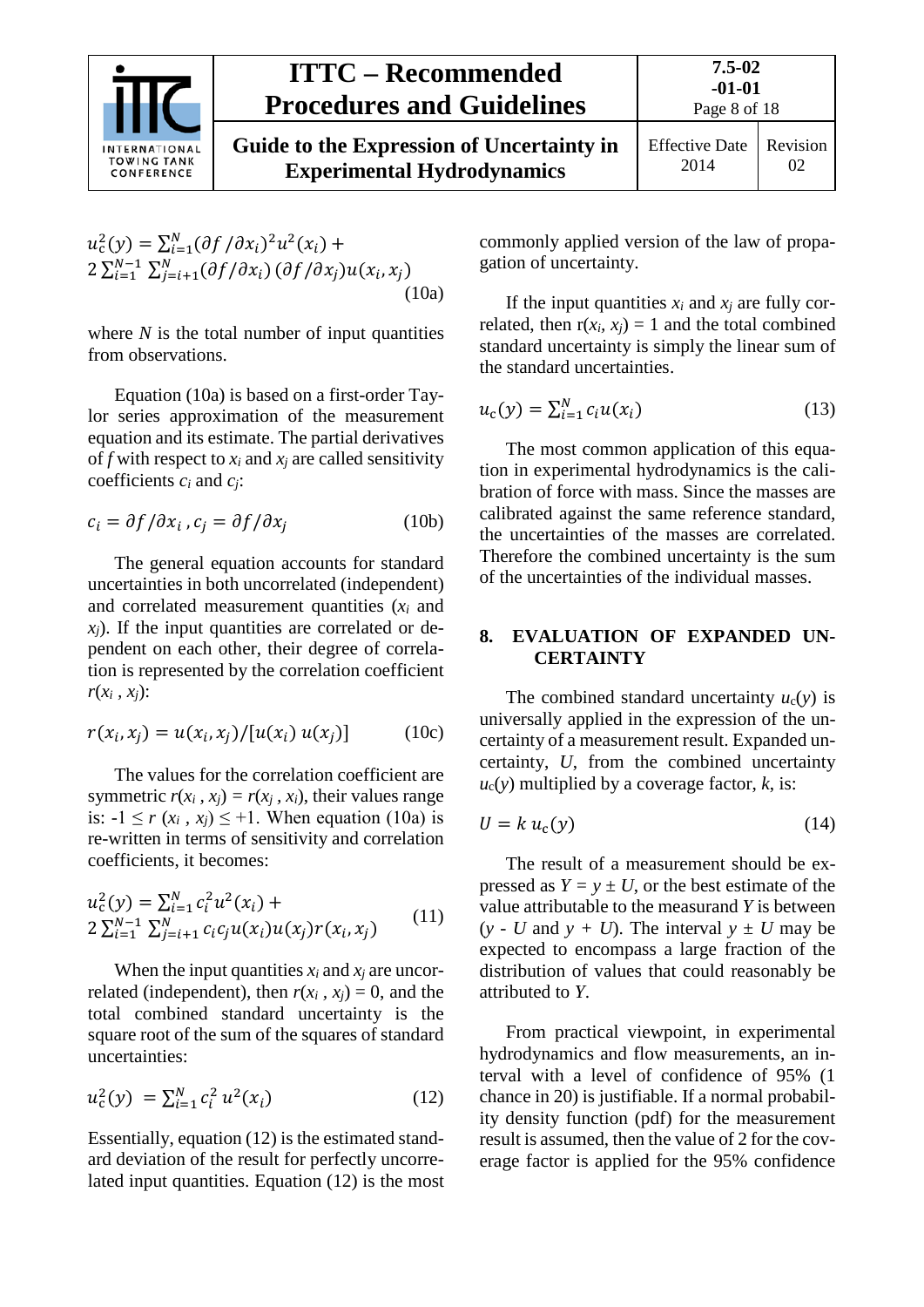| <b>INTERNATIONAL</b><br><b>TOWING TANK</b><br>CONFERENCE | <b>ITTC – Recommended</b><br><b>Procedures and Guidelines</b>                  | 7.5-02<br>$-01-01$<br>Page 9 of 18 |                |
|----------------------------------------------------------|--------------------------------------------------------------------------------|------------------------------------|----------------|
|                                                          | Guide to the Expression of Uncertainty in<br><b>Experimental Hydrodynamics</b> | <b>Effective Date</b><br>2014      | Revision<br>02 |

level for an acceptable number of repeated observations.

Theoretically for specification of the value for the coverage factor for a specific level of confidence, detailed knowledge of the probability distribution function of the measurement result and its combined standard uncertainty are needed. In most towing tank and water tank experiments, the *t*-distribution may be assumed for a small number of observations, and the value for coverage factor can be obtained directly from the plot in [Figure 1.](#page-5-4) If the number of degrees of freedom is high enough ( $v > 30$ ), the Student *t* becomes very close to Gaussian. For <sup>ν</sup>  $=$ 30,  $k = t_{95} = 2.042$ , in comparison to the Gaussian value of 1.960.

If the probability distribution functions of the input quantities  $X_{(i, i = 1, 2, \dots, N)}$  upon which the measurand *Y* depends are normal, then the resulting distribution of *Y* will also be normal. If the distribution of the input quantities  $X_i$ , is not normal distributions, the Central Limit Theorem allows the mean value of *Y* to be approximated by a normal distribution from IS0 GUM (1995).

#### <span id="page-8-0"></span>**9. SENSITIVITY COEFFICIENTS**

A numerical method (or computer routine) based on the functional central differencing scheme was proposed by Moffat (1982) for calculation of the sensitivity coefficients  $c_i$  in equation (10). The method also is included in the JCGM (2008a). If the uncertainty  $u_i(y)$  is represented by the functional difference, *Zi*:

$$
u_i(y) = c_i u(x_i) = Z_i =
$$
  
(1/2)[f(x<sub>1</sub>, x<sub>2</sub>, ... x<sub>i</sub> + u(x<sub>i</sub>), ... x<sub>N</sub>)  
-f(x<sub>1</sub>, x<sub>2</sub>, ... x<sub>i</sub> - u(x<sub>i</sub>), ... x<sub>N</sub>)] (15a)

Then, the sensitivity coefficients, *ci*, are:

$$
c_i = Z_i/u(x_i) \tag{15b}
$$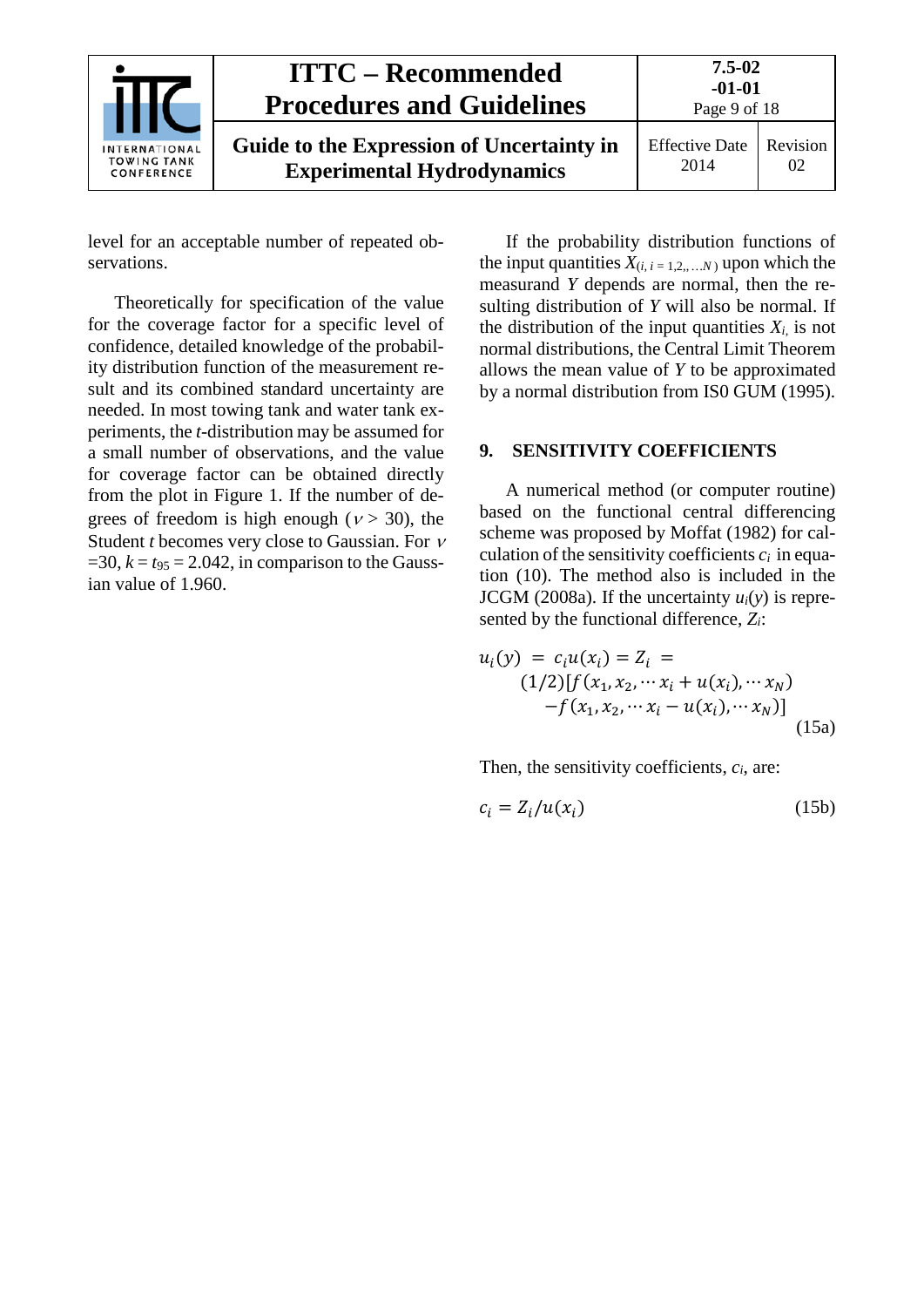| <b>INTERNATIONAL</b><br><b>TOWING TANK</b><br>CONFERENCE | <b>ITTC – Recommended</b><br><b>Procedures and Guidelines</b>                  | 7.5-02<br>$-01-01$<br>Page 10 of 18 |          |
|----------------------------------------------------------|--------------------------------------------------------------------------------|-------------------------------------|----------|
|                                                          | Guide to the Expression of Uncertainty in<br><b>Experimental Hydrodynamics</b> | <b>Effective Date</b><br>2014       | Revision |



<span id="page-9-0"></span>Figure 2: Flow chart for numerical determination of sensitivity coefficients (Moffat, 1982)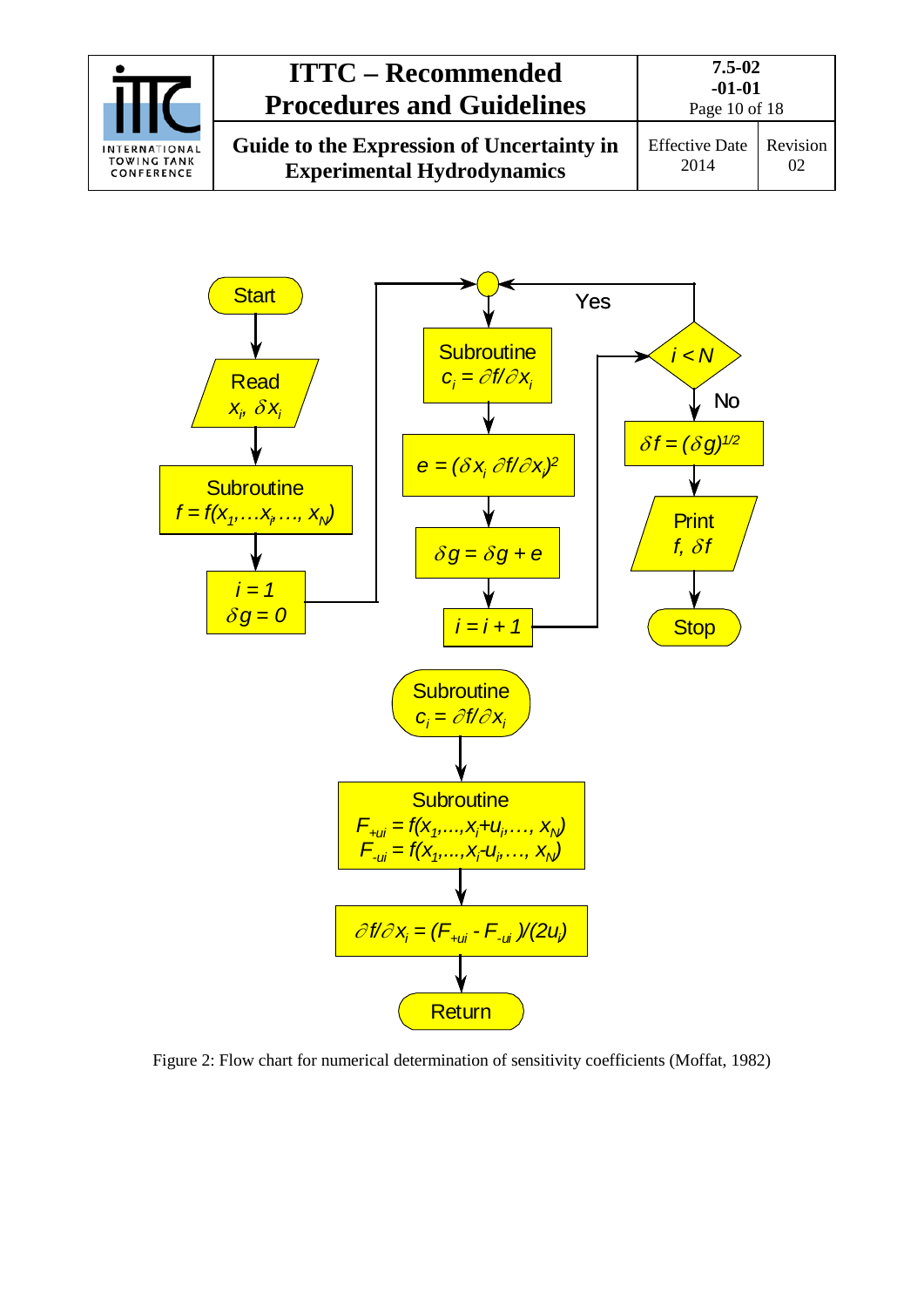

# **ITTC – Recommended Procedures and Guidelines**

**Guide to the Expression of Uncertainty in Experimental Hydrodynamics**

Effective Date 2014 Revision  $02<sub>z</sub>$ 

A flow chart for the central differencing method is given in [Figure 2.](#page-9-0) The details of the central differencing method were given by Moffat (1982). The method in the program, whose flow chart is in [Figure 2,](#page-9-0) may be described as Central Differencing for Evaluation of Sensitivity Coefficients or "Jitter Program per Moffat, (1982)". It eliminates the need for development lengthy tables of partial derivatives for parameters in data reduction equations.

#### <span id="page-10-0"></span>**10. RELATIVE UNCERTAINTY**

In hydrodynamics, the data reduction equations are typically a product of terms of the form

$$
Y = cX_1^{p_1}X_2^{p_2}\cdots X_N^{p_N}
$$
 (16)

Then, the relative combined uncertainty from equation (12) is

$$
[u_c(y)/y]^2 = \sum_{i=1}^{N} [p_i u(x_i)/x_i]^2
$$
 (17)

where  $y \neq 0$  and  $x_i \neq 0$ .

The following are examples for relative uncertainties of well defined equations in experimental hydrodynamics.

#### <span id="page-10-1"></span>**10.1Propeller equations**

The relative uncertainties in the propeller equations are obtained from equation (17) and equations  $(3)$  to  $(6)$ :

Reynolds number:

$$
[u_c(\text{Re}_D)/\text{Re}_D]^2 = (u_\rho/\rho)^2 + (u_V/V)^2 + (u_D/D)^2 + (-u_\mu/\mu)^2
$$
\n(18)

Advance ratio:

$$
[u_c(J)/J]^2 = (u_V/V)^2 + (-u_n/n)^2 + (-u_D/D)^2
$$
 (19)

Thrust coefficient:

$$
[u_c(K_T)/K_T]^2 = (u_T/T)^2 + 4(u_n/n)^2 +
$$
  

$$
(\partial \rho/\partial t)^2 (u_t/\rho)^2 + 16(u_D/D)^2
$$
 (20)

Torque coefficient:

$$
[u_c(K_Q)/K_Q]^2 = (u_Q/Q)^2 + 4(u_n/n)^2 +
$$
  

$$
[(\partial \rho/\partial t)(u_t/\rho)]^2 + 25(u_D/D)^2 \tag{21}
$$

#### <span id="page-10-2"></span>**10.2Resistance equation**

The data reduction equation for total resistance is from ITTC Procedure 7.5-02-01-02 (2008a)

$$
C_T = 2R_T/(\rho SV^2) \tag{22}
$$

The relative uncertainty in  $C_T$  is then:

$$
[u_c(C_T)/C_T]^2 = (2u_V/V)^2 + (u_{RT}/R_T)^2
$$
  
 
$$
[(\partial \rho/\partial t)(u_t/\rho)]^2 + (u_s/S)^2
$$
 (23)

#### <span id="page-10-3"></span>**11. SIGNIFICANT DIGITS**

For a measurement result, the number of digits after the decimal point should be the same as those after the decimal point reported for its associated combined uncertainty *uc*.

In general, the uncertainty should be reported to 2 significant digits. For example: Consider a mass ( $m = 100.2147 \pm 0.0079$ ) kg, where the number of digits after the symbol  $\pm$  is the numerical value of expanded uncertainty (*U*). The expanded uncertainty is computed from value of the combined uncertainty,  $u_c = 0.0035$ kg and a coverage factor,  $k = 2.26$  where *k* is based on the *t*-distribution for  $v = n - 1 = 9$  degrees of freedom and an interval estimated with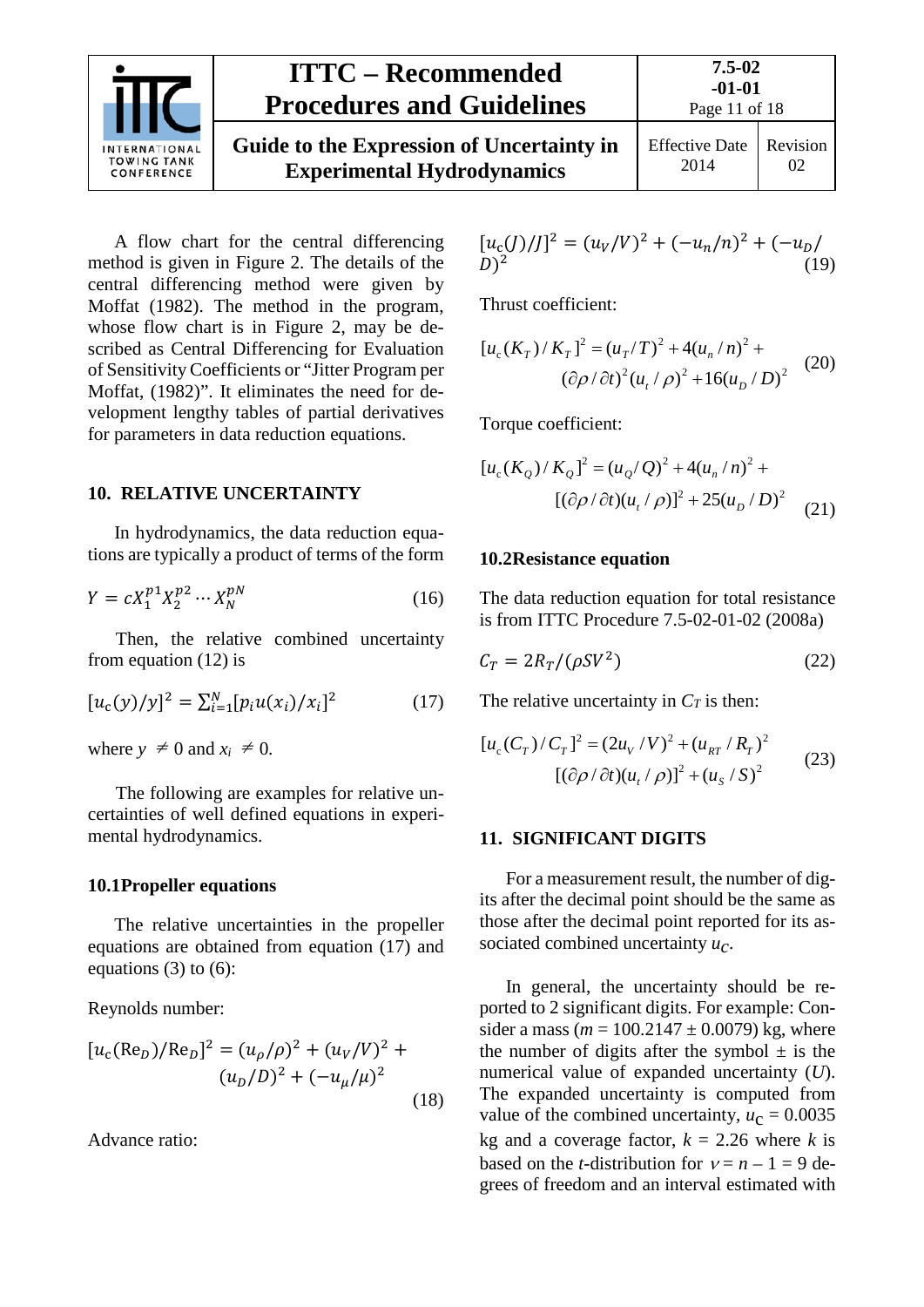|                                                          | <b>ITTC</b> – Recommended<br><b>Procedures and Guidelines</b>                  | 7.5-02<br>$-01-01$<br>Page 12 of 18 |                |
|----------------------------------------------------------|--------------------------------------------------------------------------------|-------------------------------------|----------------|
| <b>INTERNATIONAL</b><br><b>TOWING TANK</b><br>CONFERENCE | Guide to the Expression of Uncertainty in<br><b>Experimental Hydrodynamics</b> | <b>Effective Date</b><br>2014       | Revision<br>02 |

a level of confidence of 95 percent. The number of digits after the decimal point is 5, in both the estimated value for *m* and its associated combined uncertainty ( $u_c = 0.0035$  kg).

#### <span id="page-11-0"></span>**12. OUTLIERS**

Sometimes data occurs outside the expected range of values and should be excluded from the calculation of the mean value and estimated uncertainty. Such data are referred to as outliers. If an outlier is detected, the specific cause should be identified before it is excluded. Several methods may be applied in the determination of outliers. Additional information on outliers as applied to calibration is contained in the procedure on Calibration Uncertainty in ITTC (2008b).

#### <span id="page-11-1"></span>**12.1Hypothesis** *t***-test**

The conventional method for outliers is the *t*test from hypothesis testing. The details of the methodology may be found in a standard statistics text such as Ross (2004). Then the *T* statistic is defined as:

$$
T = (q_i - \overline{q})/s \tag{24}
$$

Accept as valid if  $T \le t_{95n-1}$ 

Reject as outlier if  $T > t_{95,n-1}$ 

That is,  $q$  is an outlier, where  $t_{95,n-1}$  is the inverse Student *t* for a 2-tailed probability density function (pdf) at the 95 % confidence level and the cumulative probability is  $p > 0.975$ . In practical terms, any *T* that exceeds 2 may be considered as an outlier at the 95 % confidence level.

#### <span id="page-11-2"></span>**12.2Chauvenet's criterion**

A less stringent test is given by Chauvenet's criterion from Coleman and Steele (1999). By this criterion a data point is rejected as an outlier if the inverse Gaussian, Z, for a 2-tailed pdf is

$$
Z = (q_i - \bar{q})/s \tag{26}
$$

Reject if  $Z > Z_{1-1/(4n)}$ 

As an example for  $n = 10$ , then  $p > 0.975$  and  $z = 1.960$ . A plot of Chauvenet's criterion is presented in [Figure 3.](#page-11-4)



<span id="page-11-4"></span>Figure 3: Chauvenet's rejection criterion

#### <span id="page-11-3"></span>**12.3Higher-order central moments**

Another useful concept for outliers is the higher-order central moments, which are defined from Papoulis (1965) as

$$
m_p / s^p = [1 / (n s^p)] \sum_{i=1}^n (q_i - \bar{q})^p \tag{27}
$$

where they are non-dimensionalized with the standard deviation. The central moments may also be applied as a measure of how close to Gaussian a process is.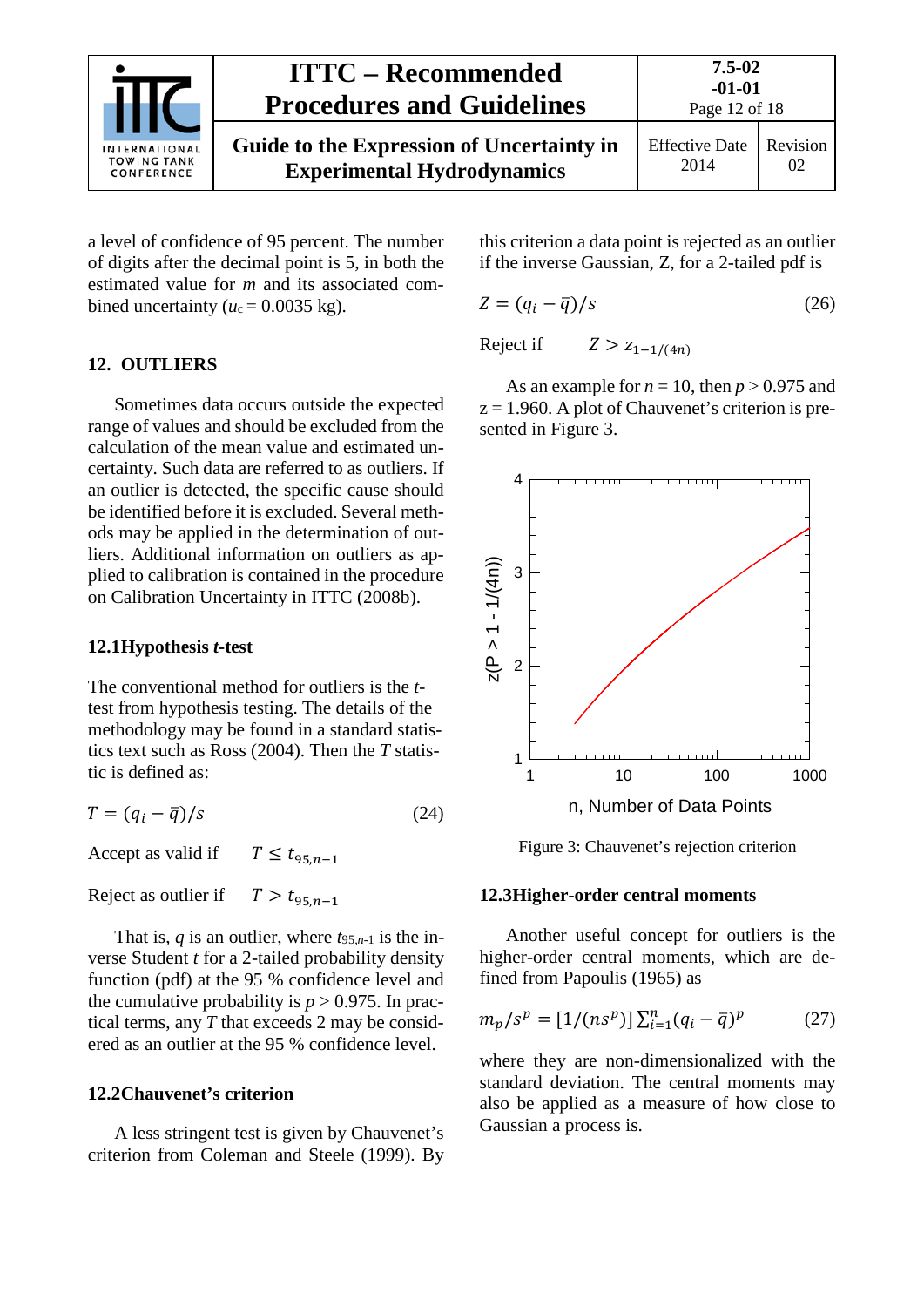

# **ITTC – Recommended Procedures and Guidelines**

Page 13 of 18

For a Gaussian pdf, the higher-order central moments are as follows:

For *p* odd:

$$
m_{2j-1}/s^{2j-1} = 0 \tag{28}
$$

For *p* even

$$
m_{2j}/s^{2j} = 1 \times 3 \times 5 \times \dots \times (2j - 1)
$$
 (29)

The commonly applied higher-order central moments are the third-order, defined as skewness factor (*S*) and the fourth-order defined as flatness factor  $(F)$ . Thus for a Gaussian pdf,  $S =$ 0 and  $F = 3$ . The fourth-order moment has also been defined as kurtosis, *K*, where  $K = F - 3 =$ 0. For significant deviations from these values, either the pdf is non-Gaussian or contains outliers. Any time series with on the order of  $F > 5$ to 10 should be investigated for outliers. With a DAS, the mean, standard deviation, skewness factor, and flatness factor may be computed routinely in almost real time for a time series.

#### <span id="page-12-0"></span>**13. INTER-LABORATORY COMPARI-SONS**

As a better measure of a laboratory's uncertainty estimates, inter-laboratory comparisons are routinely performed. The method adopted by the NMIs is the Youden plot (1959). The method requires the measurement of 2 similar test articles, A and B, by several laboratories and then plotting the results of A versus B. For a naval hydrodynamics test, the test models (articles) may be 2 propellers in a propeller performance test or 2 ship hulls in a resistance towing test.

A schematic of a Youden plot for flowmeters for the results from 5 laboratories is shown in [Figure 4](#page-13-4) from Mattingly (2001). In the method, vertical and horizontal dashed lines are drawn

through mean values of all laboratories. Then, a solid line is drawn at  $45^{\circ}$  through the crossing point of the dashed lines.

The data pattern is then as follows:

- NE and SW quadrants, systematic high and low values
- NW and SE quadrants random values both high and low
- Usually elliptic in shape with random values along minor axis and systematic errors along major axis
- Ideally, the pattern should be circular.

The variance of *n* laboratories normal to the  $45^\circ$  axis is given by

$$
s_r^2 = [1/(n-1)] \sum_{i=1}^n N_i^2
$$
 (30a)

and parallel to the axis

$$
s_s^2 = [1/(n-1)] \sum_{i=1}^n P_i^2
$$
 (30b)

where *sr* and *ss* may be interpreted as the random and systematic deviations of the data, respectively, and  $N_i$  and  $P_i$  are the respective normal and parallel components of the data projected onto the line with the slope of +1. The ratio of these two quantities is then the circularity of the data:

$$
c = s_s / s_r \tag{30c}
$$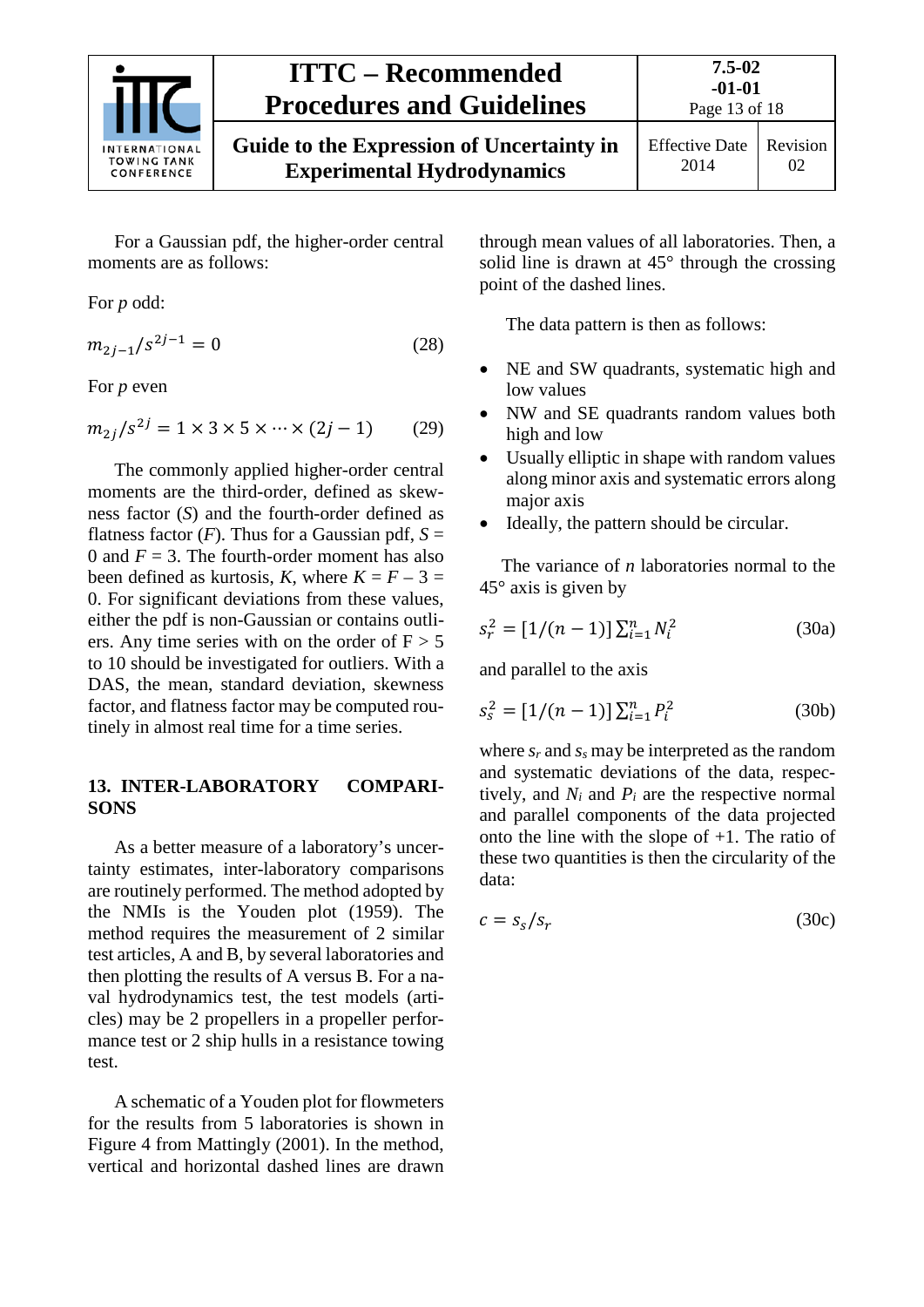

# **ITTC – Recommended Procedures and Guidelines**

**Guide to the Expression of Uncertainty in Experimental Hydrodynamics**



<span id="page-13-4"></span>Figure 4: Youden plot for flow meter test

#### <span id="page-13-1"></span><span id="page-13-0"></span>**14. SPECIAL CASES**

#### **14.1UA for mass measurements**

During calibration of force instruments, such as load cells and dynamometers, the force is changed by addition or removal of weights from the calibration fixture. The total mass is the sum of the individual masses:

$$
m = \sum_{i=1}^{N} m_i \tag{31a}
$$

The weight set is usually calibrated as a set at the same time against the same reference standard. OIML (2004) and ASTM E740-02 performance specifications recommend that the uncertainty in weights is perfectly correlated. The standard uncertainty in the total mass is from equation (13):

$$
u_m = \sum_{i=1}^N u_i \tag{31b}
$$

The expanded uncertainty for the calibrated mass is required by OIML (2004) to be:

$$
U_m = \delta m / 3 \tag{31c}
$$

where δ*m* is the rated tolerance.

For many naval hydrodynamics laboratories, the masses have a tolerance of 0.01 %.

#### <span id="page-13-2"></span>**14.2UA for instrument calibration**

Electronic instruments must be calibrated by a reference standard that is traceable to an NMI. Such calibration is necessary for conversion of voltage units to physical units. Most instruments in experimental hydrodynamics are highly linear. Consequently, the calibration includes a linear fit of the data.

Two types of instrument calibrations exist. These are end-to-end calibration or bench individual instrument calibrations. For example, end to end means that both the measurement sensor (such as load cell) and Data Acquisition Card (DAC) are calibrated together as one unit. Otherwise, the load sensor and DAC are calibrated separately.

Usually the uncertainty in instrument calibration is associated with the data scatter in the regression fit. The NMI traceable reference standard for the calibration should have an uncertainty that is small in comparison to the uncertainty from the curve fit. A separate Calibration Uncertainty procedure (ITTC, 2008b) describes in detail the uncertainties associated with both linear and non-linear curve fitting.

#### <span id="page-13-3"></span>**14.3Repeat tests**

In some cases, the methodology outlined in this procedure does not adequately define the uncertainty of a test. Frequently, tests in naval hydrodynamics contain an uncontrolled element that is not included in the uncertainty estimate.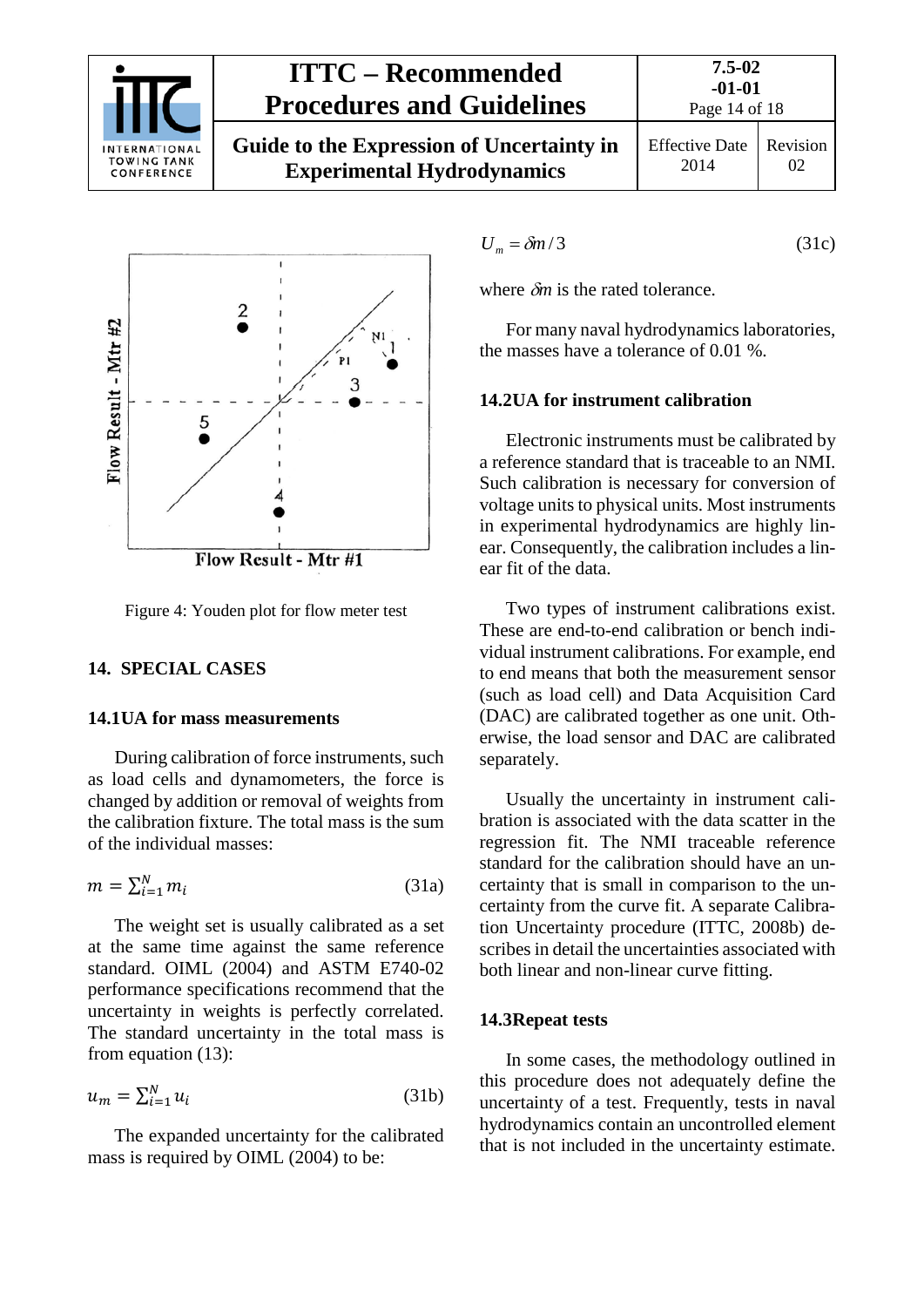|                                                          | <b>ITTC – Recommended</b><br><b>Procedures and Guidelines</b>                  | $7.5 - 02$<br>$-01-01$<br>Page 15 of 18 |                |
|----------------------------------------------------------|--------------------------------------------------------------------------------|-----------------------------------------|----------------|
| <b>INTERNATIONAL</b><br><b>TOWING TANK</b><br>CONFERENCE | Guide to the Expression of Uncertainty in<br><b>Experimental Hydrodynamics</b> | <b>Effective Date</b><br>2014           | Revision<br>02 |

Consequently, repeat tests, at least 10, are suggested for a representative condition as a better estimate of the uncertainty. Ten tests should provide a reasonable estimate of the standard deviation. The standard deviation is computed from equation (8). Since this will provide an estimate for tests which are performed only once, equation (9) should not be applied.

Forgach (2002) provides such an example. In his report, the expanded uncertainty estimate for carriage speed based upon rotation of a metal wheel was  $\pm 0.00052$  m/s. However, the expanded uncertainty from 23 repeat runs (2 standard deviations) was  $\pm 0.0015$  m/s or 3 times the uncertainty estimate from the wheel speed. The speed for this case was  $2.036 \pm 0.0016$  m/s ( $\pm$ 0.08 %) for the expanded uncertainty including both the uncertainty in repeat runs and the wheel speed. In this example, the uncontrolled variable was an estimate of the uncertainty contribution from the carriage speed controller, which included a manual setting by a carriage operator.

#### <span id="page-14-0"></span>**15. PRE-TEST AND POST-TEST UNCER-TAINTY ANALYSIS**

Before the first data point is taken in a test, the data reduction equations should be known. A data reduction program for the DAS should include the measurement equations, data for conversion of the digitally acquired data to physical units from calibrations (traceable to an NMI), and finally uncertainty analysis should be included in the data processing codes. The codes should include the details of the uncertainty analysis:

- Elemental uncertainties,  $u_i(y) = c_i u(x_i)$  and their relative importance to the combined uncertainty,  $u_c(v)$
- Combined and expanded uncertainty, *uc* and *U*
- Calibration factors for conversion from digital units to physical units
- Contributions to the uncertainty by Type A and Type B methods.

A pre-test uncertainty analysis should be performed during the planning and designing phases of the test with the same computer code applied during the test. The pre-test uncertainty will only include Type B uncertainties. In this phase, all elements of the Type B uncertainty should be applied. In particular, manufacturer's specifications may be included for an assessment of adequacy of a particular instrument for the test before the device is purchased. Selection of an instrument may involve economic tradeoffs between cost and performance.

For the post-test uncertainty analysis after the data are acquired, the post-processing code should provide sufficient data on uncertainty analysis for the final report of the test. In this case, data will include results from both the Type A and Type B methods. All of the elemental uncertainties should be based upon measurements that are traceable to an NMI. That is, all measurements should be accompanied by documented uncertainties. These should contain no guesses or manufacturer's specifications unless the manufacturer supplies a calibration certificate that is NMI traceable.

Finally, the contributions of the elemental uncertainties *ui*(*y*) should be compared to the combined uncertainty, *u*c(*y*). Such comparison will identify the important contributors to the combined uncertainty. These results should be compared to the pre-test uncertainty analysis. In this manner, the expected performance should be verified. Are the results of the pre-test and post-test uncertainty analysis consistent? Finally, the results should be reviewed for potential improvements or reduction in the uncertainty for future tests.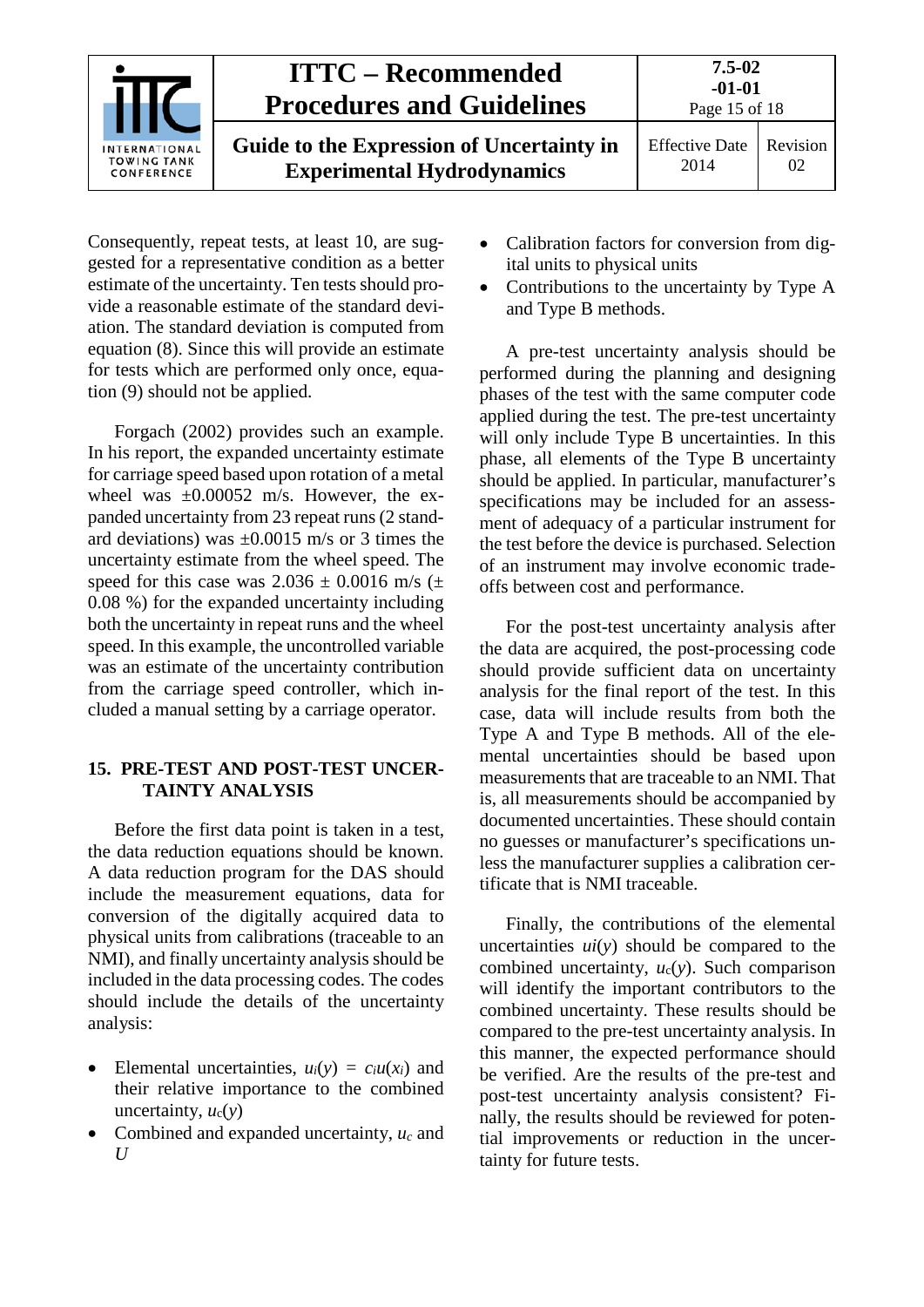

#### <span id="page-15-0"></span>**16. REPORTING UNCERTAINTY**

The main directive for reporting uncertainties is that all information necessary for a reevaluation of the measurement should be available to others when and if needed. When uncertainty of a result is evaluated on the basis of published documents, such as the case of instrument calibration results that are reported on a manufacturer certificate, these publications should be referenced, and insure that they are consistent with the measurement procedure actually used. If experiments are performed with instruments that are subjected to periodic calibration and/or legal inspections, the instruments should conform to the specifications that apply.

In practice, the amount of information necessary to document uncertainties in a measurement result depends on its intended use. The following is a list for the base guideline in reporting uncertainty.

- Describe clearly the method used to obtain the measurement result and its uncertainty.
- List all uncertainty components and document fully how they were evaluated: these are standard uncertainty, combined uncertainty, and expanded uncertainty. Expanded uncertainty should be reported at the 95 % level and the basis of the coverage factor, *k*, documented.
- The final measured values should be documented as  $y \pm U$  (*U/y* in percent,  $|y| \neq 0$ ).
- Present the data and uncertainty analysis in such a way that each of its important steps can be readily followed. The calculation of the reported result can be independently repeated if necessary.
- Give all corrections and constants used in the analysis and their sources. JCGM (2008a) gives specific guidance on how to report the numerical values of a measurement result (*y*) and its associated standard

uncertainties, combined standard uncertainty, and expanded uncertainty.

#### <span id="page-15-1"></span>**17. LIST OF SYMBOLS**

| $\mathcal{C}_{i}$ | Sensitivity coefficient, $c_i = \partial f / \partial x_i$ |                 |
|-------------------|------------------------------------------------------------|-----------------|
| $C_{\rm T}$       | Total resistance coefficient, equation (22)                |                 |
| D                 | Diameter of propeller                                      | m               |
| $\int$            | Function of measurement variables                          | <sub>or</sub>   |
|                   | data reduction equation                                    |                 |
| $\boldsymbol{J}$  | Advance ratio, equation (4)                                | 1               |
| $\boldsymbol{k}$  | Coverage factor, usually 2                                 | $\mathbf{1}$    |
| $K_Q$             | Torque coefficient, equation (6)                           | 1               |
| $K_T$             | Thrust coefficient, equation (5)                           | 1               |
| $\boldsymbol{n}$  | Number of samples or observations                          | $\mathbf{1}$    |
| n                 | Also, propeller rotational frequency                       | Hz              |
| $\boldsymbol{N}$  | Number of input quantitities                               | 1               |
| $\boldsymbol{p}$  | Probability                                                | 1               |
| $\varrho$         | Torque                                                     | Nm              |
| r                 | Correlation coefficient, eq. (10c)                         | 1               |
| $R_{\rm T}$       | Total resistance                                           | N               |
| Re                | Reynolds number, equation (3)                              | $\mathbf{1}$    |
| $\boldsymbol{S}$  | Standard deviation, equation (8)                           |                 |
| S                 | Surface area                                               | m <sup>2</sup>  |
| $\boldsymbol{t}$  | Water temperature                                          | $\rm ^{\circ}C$ |
| $t_{p, V}$        | Inverse Student t                                          | $\mathbf{1}$    |
| $\boldsymbol{T}$  | t-value for hypothesis test                                | 1               |
| $\overline{T}$    | Also, thrust                                               | N               |
| $\boldsymbol{u}$  | Standard uncertainty, $u = s/\sqrt{n}$                     |                 |
| $u_{c}$           | Combined standard uncertainty                              |                 |
| U                 | Expanded uncertainty, $U = k u_c$                          |                 |
| $\bar{V}$         | Velocity                                                   | m/s             |
| $\mu$             | Absolute viscosity                                         | kg/(m s)        |
| $\mathcal V$      | Degrees of freedom                                         | 1               |
| $\mathcal V$      | Also, kinematic viscosity, $v = \mu/\rho$                  | $m^2/s$         |
| $\rho$            | Water density                                              | $\text{kg/m}^3$ |

#### <span id="page-15-2"></span>**18. REFERENCES**

AIAA S-071A-1999, "Assessment of Experimental Uncertainty With Application to Wind Tunnel Testing", American Institute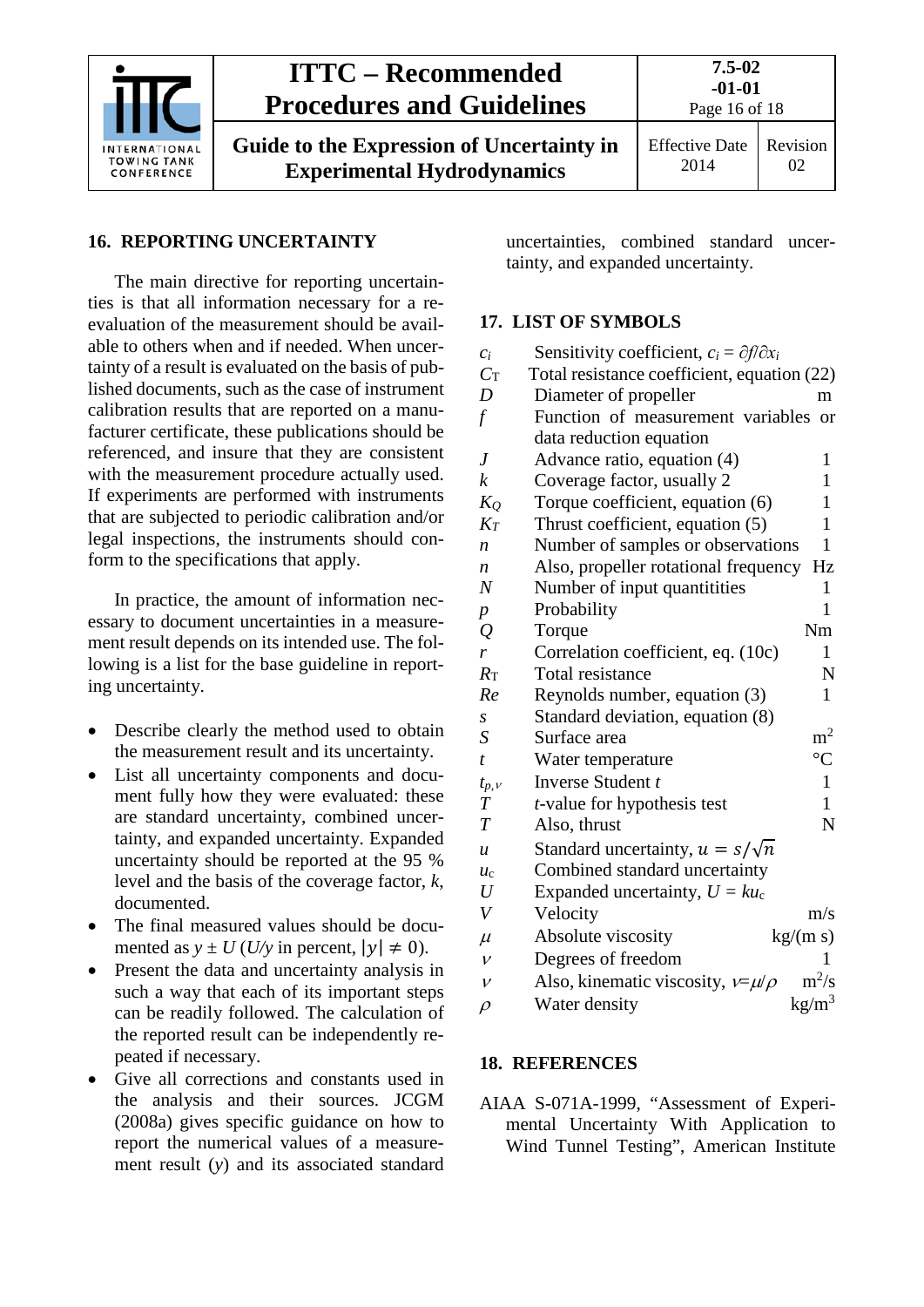

of Aeronautics and Astronautics, Reston, Virginia, USA.

- AIAA G-045-2003, "Assessing Experimental Uncertainty—Supplement to AIAA S-071A-1999", American Institute of Aeronautics and Astronautics, Reston, Virginia, USA.
- ASME PTC 19.1-1998, "Test Uncertainty", American Society of Mechanical Engineers, New York.
- ASTM E617-97, 1997, "Standard Specification for Laboratory Weights and Precision Mass Standards", American Society for Testing and Materials, West Conshohocken, Pennsylvania, USA.
- Coleman, H. W. and Steele, Jr., W. G., 1999, Experimentation and Uncertainty Analysis for Engineers, Second Edition, John Wiley, and Sons, Inc., New York.
- Brouwer, J., Tukker, J., van Rijsbergen, M., 2013, "Uncertainty Analysis of Finite Length Measurement Signals", 3rd International Conference on Advanced Model Measurement Technologies for the Maritime Industry, Gdansk, Poland.
- Forgach, K. M., 2002, "Measurement Uncertainty Analysis of Ship Model Resistance and Self Propulsion Tests", Technical Report NSWCCD-50-TR-2002/064, Naval Surface Warfare Center Carderock Division, West Bethesda, Maryland, USA.
- Giacomo, P., 1981, "News from the BIPM", Metrologia, Vol. 17, No. 2, pp. 69-74.
- ITTC, 2011, "Fresh Water and Seawater Properties, ITTC Procedure 7.5-02-01-03, Revision 02.
- ITTC, 2008a, "Guidelines for Uncertainty Analysis in Resistance Towing Tank Tests", ITTC Procedure 7.5-02-01-02, Revision 02.
- ITTC, 2008b, "Uncertainty Analysis: Instrument Calibration", ITTC Procedure 7.5-01- 03-01.
- ITTC 2008c, "Uncertainty Analysis: Laser Doppler Velocimetry Calibration", ITTC Procedure 7.5-01-03-02.
- ITTC 2008d, "Uncertainty Analysis: Particle Imaging Velocimetry," ITTC Procedure 7.5- 01-03-03.
- ITTC 2002, "Propulsion Test", ITTC Procedure 7.5-02-03-01.1.
- JCGM, 2008a, "Evaluation of measurement data – Guide to the expression of uncertainty in measurement," JCGM 100:2008 GUM 1995 with minor corrections, Joint Committee for Guides in Metrology, Bureau International des Poids Mesures (BIPM), Sèvres, France.
- JCGM, 2008b, "International vocabulary of metrology – Basic and general concepts and associated terms (VIM)" JCGM 200:2008 VIM, Joint Committee for Guides in Metrology, Bureau International des Poids Mesures (BIPM), Sèvres, France.
- Kacker, R., Sommer, K-D., and Kessel, R., 2007. "Evolution of modern approaches to express uncertainty in measurement", Metrologia, Vol. 44, pp. 513–529.
- Mattingly, G. E., 2001, "Flow Measurement Proficiency Testing for Key Comparisons of Flow Standards among National Measurement Institutes and for Establishing Traceability to National Flow Standards", Proceedings of the ISA 2001 Conference, Houston, Texas, USA.